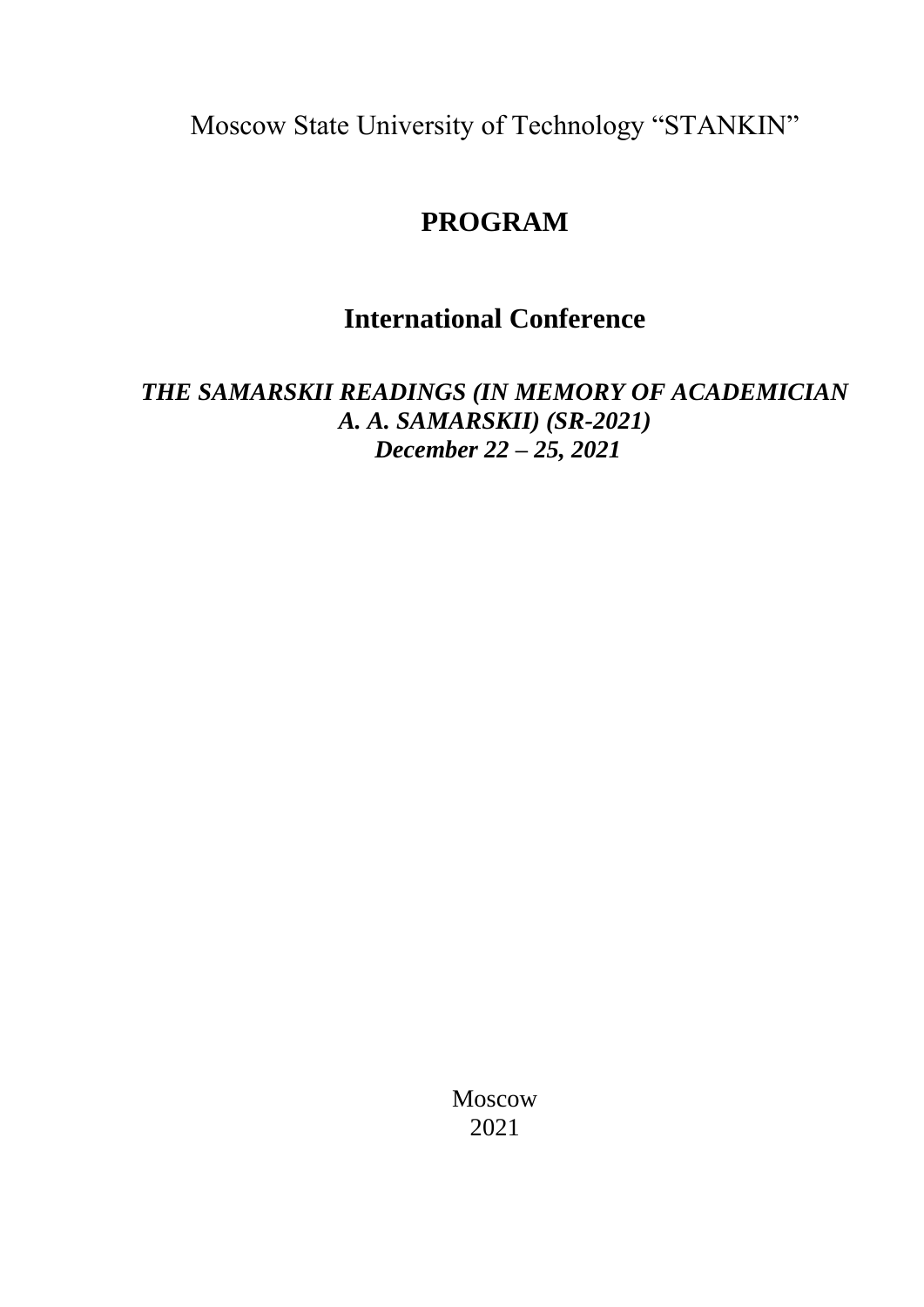| 22.12.2021                  | Opening, Plenary session - 12.30-17.00                                                                                                                                                                                                            |
|-----------------------------|---------------------------------------------------------------------------------------------------------------------------------------------------------------------------------------------------------------------------------------------------|
| 23.12.2021                  | Plenary session $-15.00-18.40$                                                                                                                                                                                                                    |
| 24.12.2021                  | Plenary session - 11.00 - 13.40                                                                                                                                                                                                                   |
| 25.12.2021                  | Plenary session $-11.00-13.30$                                                                                                                                                                                                                    |
| 23.12.2021                  | Section3. PROBLEMS OF ARTIFICIAL INTELLIGENCE AND C<br>CONTROL 11.00-14.00<br>Section1. MATHEMATICAL MODELING<br><b>METHODS</b><br><b>AND</b><br>APPLICATIONS 10.00-14.00<br>Section 2. MODELING OF PHYSICAL AND CHEMICAL PROCESSES<br>9.30-14.45 |
| 24.12.2021                  | Section 5. MODELING IN TECHNICAL SYSTEMS 14.00-17.00<br>Section 4. ECONOMIC AND SOCIAL MODELS 14.00-18.15<br>Section 2. MODELING OF PHYSICAL AND<br><b>CHEMICAL</b><br>PROCESSES 14.00-17.00                                                      |
| $23.12 -$<br>24.12.<br>2021 | <b>POSTER SESSION</b>                                                                                                                                                                                                                             |

**SCHEDULE** 

- **Invitations to participate in the ZOOM conference will be sent by the Organizing Committee and the section chairs;**
- **Please send your proposals for inclusion in the conference Decision to the organizing Committee by December 30, 2021;**
- **To publish papers in a special issue of Frontier materials and technologies (Publishing House "Vector of Science"), it is necessary to send the planned title of the articles and the names and surnames of the authors to the Organizing Committee by 30.12. The deadline for submitting the texts of articles will be announced after agreement with the editorial board in mid-January 2022. The issue is included in the SCOPUS database and will be published in the fall of 2022. Subject: materials, methods of mathematical modeling. The publication language is English.**
- **(***Для публикации трудов в специальном выпуске of Frontier materials and technologies (Издательство «Вектор науки») необходимо прислать планируемое название статей и фамилии и имена авторов до 30.12 в Организационный Комитет. Сроки предоставления текстов статей будут сообщены после согласования с редакцией в середине января 2022 г. Выпуск входит в базу SCOPUS и будет опубликован осенью 2022 г. Тематика: материалы, методы математического моделирования. Язык публикации - английский***);**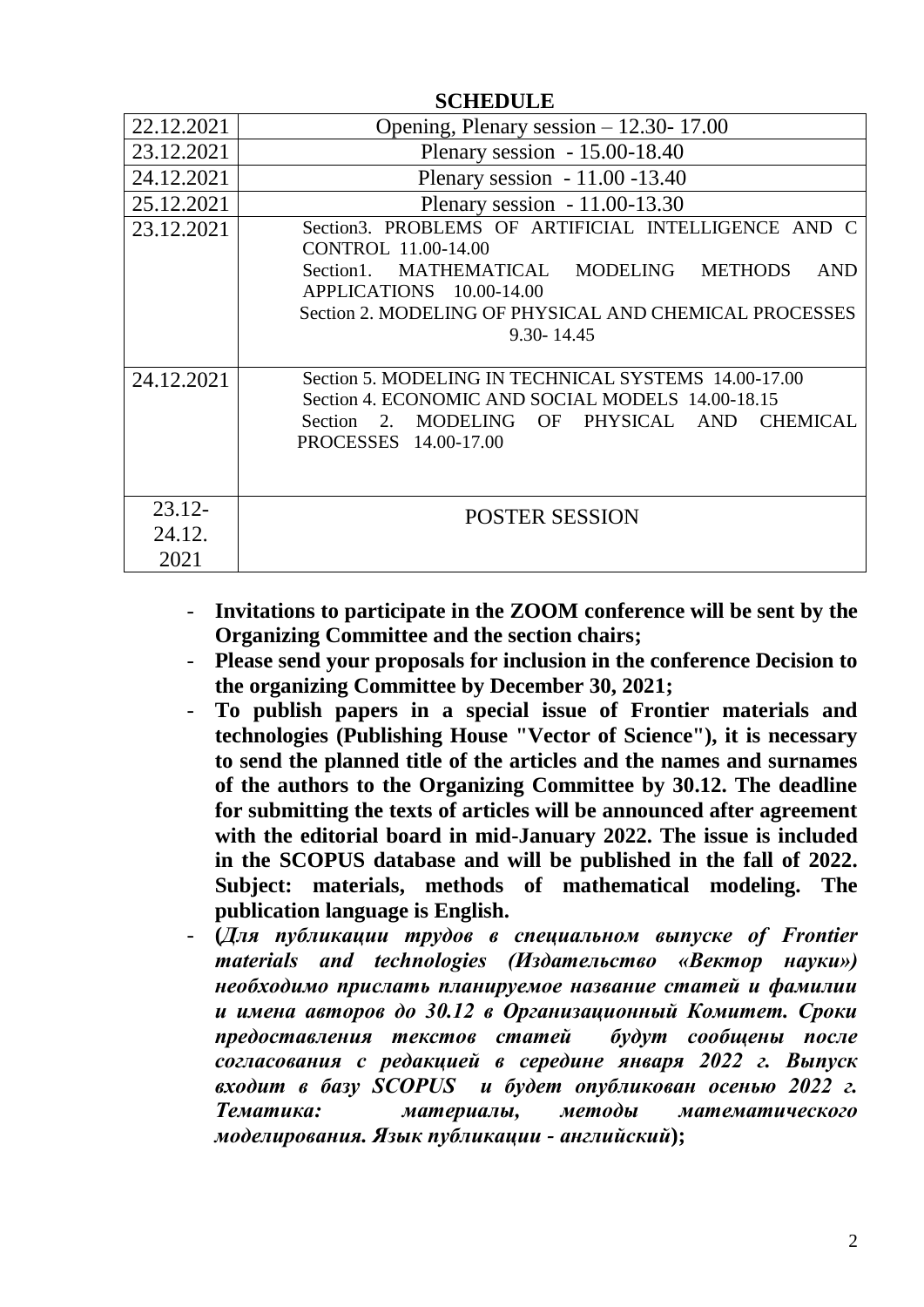**- An agreement has been reached in principle to publish articles in one of the journals: (more methodological) APPNUM and (more modeling-oriented) MATCOM. The journals are included in the WoS database (Q1). Usually all the participants have to become IMACS members (30 euro regular, 15 student fees). Information about the journals and about the Mathematical Society can be found on the website: [www.imacs-online.eu.](https://mail.yandex.ru/re.jsx?h=a,NZzOkz_IfAwvNr9xE9UZBQ&l=aHR0cDovL3d3dy5pbWFjcy1vbmxpbmUuZXUv) The deadlines for submitting articles and other necessary information will be provided additionally.**

 **(***Достигнута принципиальная договорённость о публикации статей в одном из журналов: (более методологический) APNUM и (более ориентированный на моделирование) MATCOM. Журналы входят в базу WoS (Q1). Обычно все участники должны стать членами IMACS (взнос 30 евро и 15 евро для студентов). Информация о журналах и о математическом обществе находится на сайте:* **[www.imacs-online.eu.](https://mail.yandex.ru/re.jsx?h=a,NZzOkz_IfAwvNr9xE9UZBQ&l=aHR0cDovL3d3dy5pbWFjcy1vbmxpbmUuZXUv)** *Сроки предоставления статей и другая необходимая информация будет сообщена дополнительно.)*

**Registration will take place on 22.12.2021 in the hall at the entrance to MSTU "STANKIN" and on other days of the conference at the Department of Applied Mathematics (rooms 357a, 357b). During the conference and after its completion, you can get stationery and certificates of participants. A collection of conference materials will be published after the conference (approximately in February). Participants will be able to receive it at the department or by e-mail in pdf.**

- **The meeting on 22.12.2021 and the session of section 5 will be held in a mixed mode. The rest of the meetings will be held ONLINE, as the vast majority of participants have written a wish about this mode in their registration forms.**

### **Note. There may be minor changes to the conference program**

**Address:** 1 and 3a, Vadkovskii lane, MSUT "STANKIN", "Mendeleevskaya" Metro Station, two stops by any bus to "Vadkovskii pereulok" (towards Savelovskaya Metro Station)

Contact: Organizing Committee +7(499) 972-95-20, +7(499)972-94-59 Room 404 or 357a, Department of Applied Mathematics, Vadkovskii lane, 3a +7-916-178-32-11 +7-926-387-91-80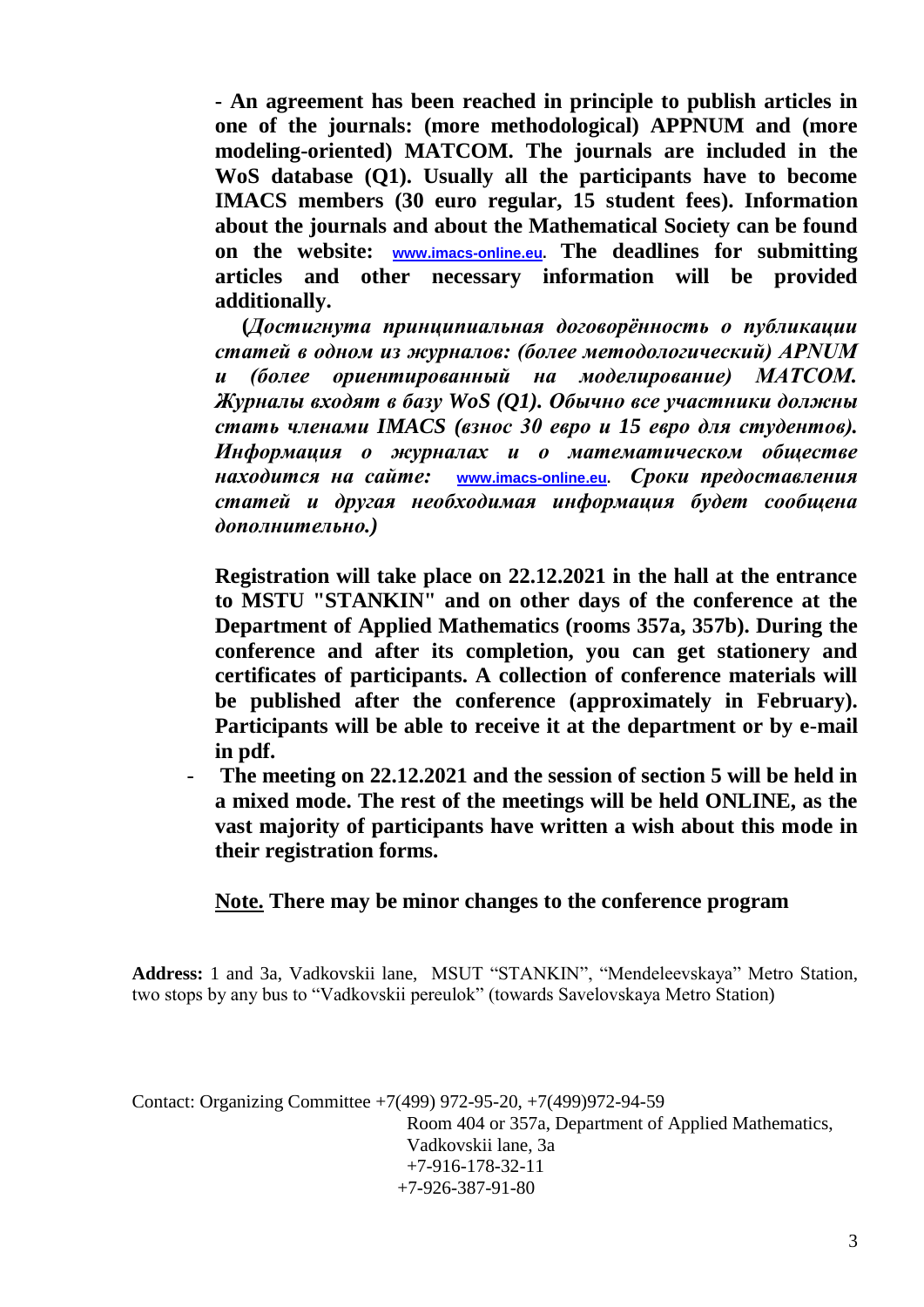## *PLENARY INTERNET-SESSION*

*Wednesday***, 22.12.2021 Lecture Hall 0311 12. 30. Opening 12.45. B.N. Chetverushkin (Russia).** THE TALK WILL BE ANNOUNCED. **13.25. L.I. Lapushkina (Russia).** ALEKSANDER ANDREEVICH SAMARSKII. MEMORIES. **13.45. M.V. Yakobovskii (Russia).** THE TALK WILL BE ANNOUNCED. **14.15. A.S. Sigov (Russia).** THE TALK WILL BE ANNOUNCED. **14.45. BREAK 15.00. P.V. Moskalev (Voronezh, Russia).** ON WEIGHT DISTRIBUTIONS IN LATTICE PERCOLATION MODELS **15.40. Yiqi Zhang1 and Milivoj R. Belić (Qatar).** WEIRD LIGHT PROPAGATION IN STRANGE AND NOT-SO-STRANGE SYSTEMS: FROM ACCELERATING AIRY TO FRACTIONAL **SCHRÖDINGER 16.20. Riznichenko G.Yu. (Moscow, Russia**). MOLECULAR MODELS OF INTERACTION OF MACROMOLECULES IN BIOLOGICAL NANOSTRUCTURES

#### **17.00 END OF THE FIRST DAY OF THE CONFERENCE**

**Thursday, 23.12.2021**

*Chairman:* **L.A.Uvarova**

**15.00. V. D. Lakhno (Pushchino, Russia).** INFORMATION TECHNOLOGIES BASED ON DNA NANOBIOELECTRONICS.

**15.40. P.M. Lima and T. Sequeira (Portugal).** NUMERICAL APPROXIMATION OF TWO-DIMENSIONAL STOCHASTIC NEURAL FIELD EQUATIONS WITH FINITE TRANSMISSION **SPEED** 

**16.20. S. Pinelas (Portugal).** BEHAVIOR AND STABILITY OF SOLUTIONS IN MIXED DIFFERENTIAL EQUATIONS.

**17.00. BREAK**

**17.20. A.E. Arinstein (Israel).** IMITATION MODELING OF COMPLEX NANO-SYSTEMS **18.00. M.E. Mazurov (Moscow, Russia**). FORECASTING THE IMPACT OF VACCINATION, QUARANTINE MEASURES ON THE DYNAMICS OF THE COVID-19 PANDEMIC

#### **18.40. END OF THE SECOND DAY OF THE CONFERENCE**

**Friday, 24.12.2021**

*Chairman:* **L.A.Uvarova**

**11.00. A.V. Shapovalov, A.E. Kulagin, S.A. Siniukov (Tomsk, Russia).** SEMICLASSICAL ASYMPTOTICS IN NONLOCAL KINETIC MODELS

**11.40. V.P. Maksimov (Prem, Russia).** ON CONTROL PROBLEMS FOR CONTINUOUS-DISCRETE DYNAMIC MODELS.

**12.20. S.D. Traytak (Moscow, Russia).** BEYOND SAMARSKII'S BOOKS: SOME EXTENSIONS OF THE CLASSICAL PROBLEMS

**13.00. A.I. Lobanov (Moscow, Russia**). ANALYSIS OF DIFFERENCE SCHEMES IN SPACES OF INDETERMINATE COEFFICIENTS AND CONNECTION WITH LINEAR AND QUADRATIC PROGRAMMING PROBLEMS.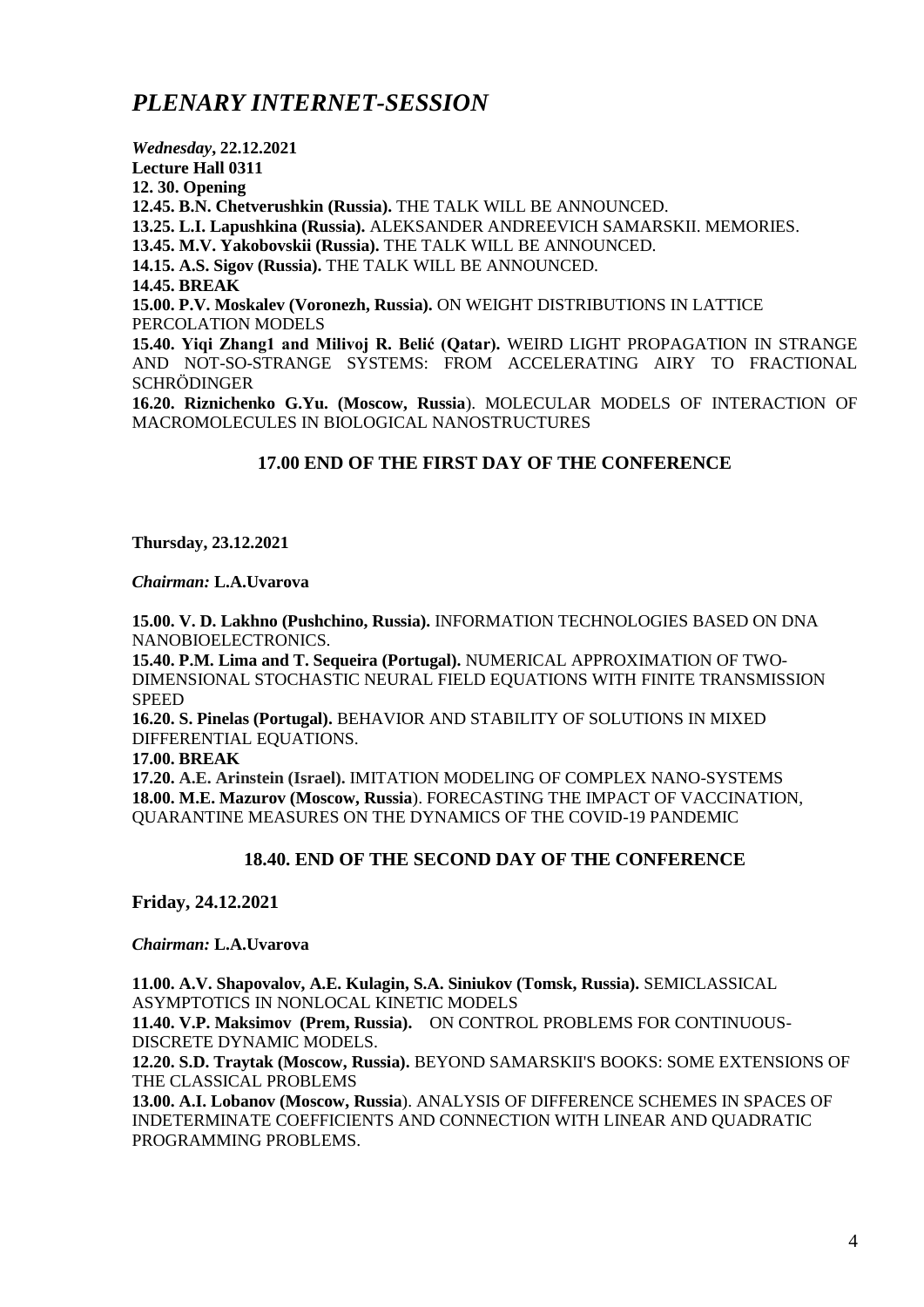**Saturday, 25.12.2021**

*Chairman:* **L.A.Uvarova**

**11.00. V.M.Komarov, A.A.Savchenko (Pushchino, Russia).** FEATURES OF THE STRUCTURAL AND FUNCTIONAL ORGANIZATION OF GENOMIC DNA **11.40. A.A. Grinevich (Pushchino, Russia).** MATHEMATICS IS A UNIVERSAL "MICROSCOPE" OF MODERN BIOLOGY **12.20. – 13.30. CLOSING OF THE CONFERENCE**

## **SECTIONAL PRESENTATIONS**

#### **5. MODELING IN TECHNICAL SYSTEMS**

**Format: 15 minutes-talk, 5 minutes- discussion The number of the meeting room will be announced later.**

**Friday, 24.12.2021, 14. 00 – 17.00**

 *Chairman:* **P.M. Pivkin**

**Novikov V. Yu. , Fetkulov E.T. (Moscow, Russia).** THE PROCESS OF FORMATION OF CAVITATION WEAR OF TURBOPUMP UNITS AND WAYS TO REDUCE IT USING SURFACE PLASTIC DEFORMATION OPERATIONS.

**Kuznetsov L.Yu. (Moscow, Russia).** MATHEMATICAL MODELING OF THE SYSTEM OF TECHNOLOGICAL MAINTENANCE OF THE OPERABILITY OF AUTOMATED EQUIPMENT.

**D.A. Masterenko (Moscow, Russia).** DIFFERENTIAL GEOMETRIC MODEL OF VOLUMETRIC ACCURACY OF MULTI-COORDINATE MACHINES

**Grechishnikov V. Prikhodko A**. **(Moscow, Russia).** DETERMINATION OF THE DEPENDENCE OF THE HEIGHT OF THE MICRO-DIMENSIONS ON THE LOCATION OF THE CUTTING TOOL WHEN TURN-MILLING PARTS IN THE SHAPE OF A BODY OF ROTATION WITH A DISK CUTTER.

**Pivkin P.M. (Moscow, Russia).** A NEW APPROACH TO EDGE MODELING ON THE TOROIDAL PRODUCING SURFACE OF A MILLING CUTTER **Pivkin P.M., Grechishnikov V.A., Ershov A.A., Mironov N. (Moscow, Russia).**  MATHEMATICAL MODEL OF THE BACK SURFACE OF A THREE-PRONGED DRILL **Pivkin P.M., Nadykto A.B., Malakhinsky A.P., Minin I.V., Khastsaev S**. **(Moscow, Russia).**  IMPROVING THE ACCURACY OF PROCESSING SMALL-SIZED CUTTING PLATES DURING ELECTROEROSION WIRE CUTTING

**Grechishnikov V.A., Isaev A.V. (Moscow, Russia).** MODELING OF A SHAPED MILLING CUTTER WITH A CONSTANT PITCH OF CUTTING ELEMENTS **R. Kamenov (Almetyevsk, Russia).** THE TALK WILL BE ANNOUNCED.

#### **3. PROBLEMS OF ARTIFICIAL INTELLIGENCE AND C CONTROL**

**Format: 15 minutes talk+3 minutes for questions**

**Thursday, 23.12.2021 11.00- 14.00**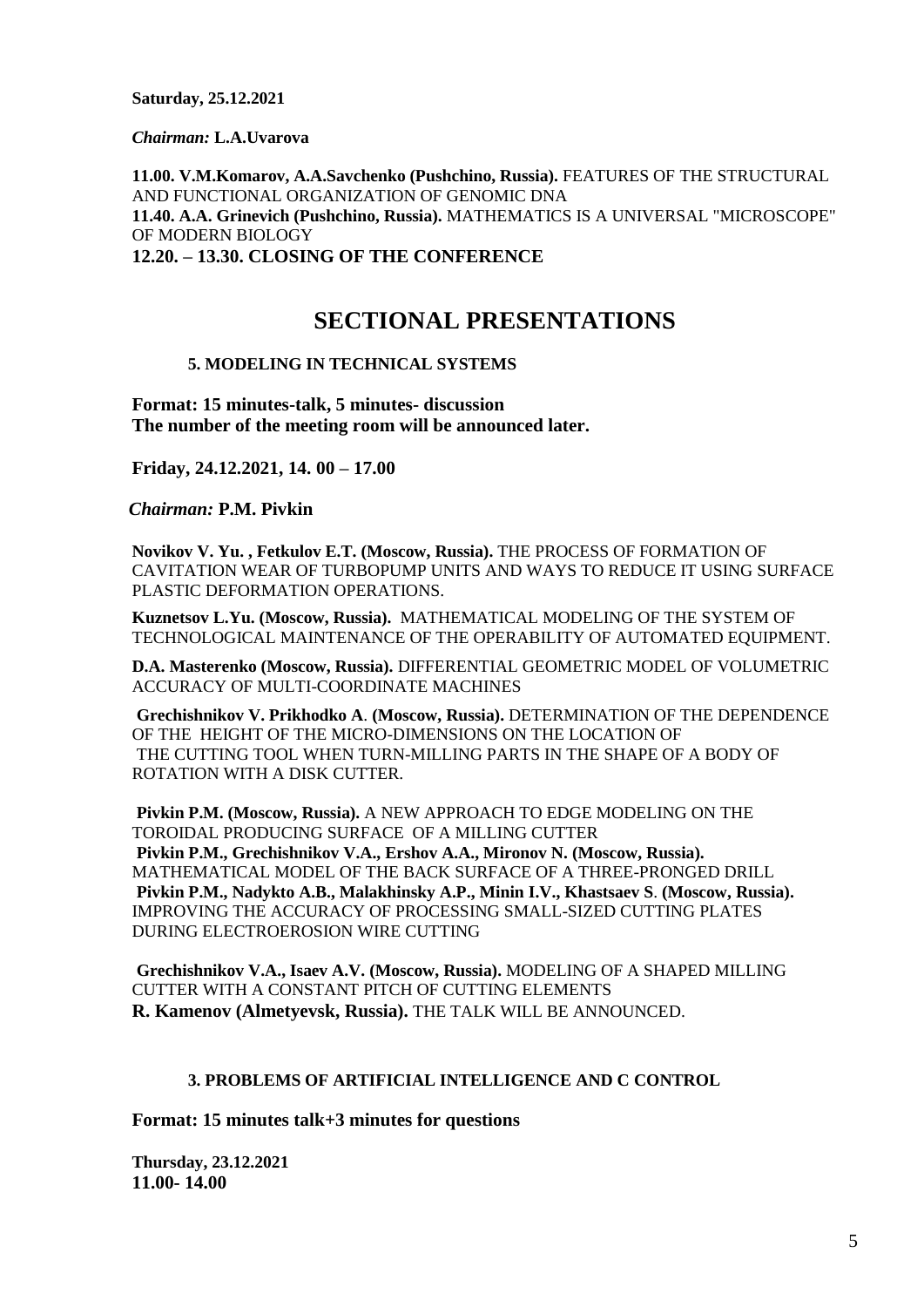#### *Chairman:* **G.D. Volkova, T.B. Tyurbeeva**

**E. Bagimov, M. Kliuev (Moscow, Russia).** RATIONALIZATION OF INFORMATION RETRIEVAL USING A NEURAL NETWORK.

**Abramov D.V., Abramova M.S. (Moscow**, **Russia).** NEURAL NETWORKS AND GENETIC ALGORITHMS AS PART OF ARTIFICIAL INTELLIGENCE. APPLICATION IN THE FAMILY OF PROGRAMS ON THE 1C PLATFORM: ENTERPRISE"

**M.Y. Ibatullin (Moscow, Russia).** METHODS OF FORMALIZED REPRESENTATION OF THE INTELLECTUAL RESOURCES MANAGEMENT SYSTEM OF AN INDUSTRIAL ENTERPRISE **M.E. Mazurov (Moscow, Russia).** MODELING SIMPLE THINKING BASED ON COMPLEX CONDITIONED REFLEXES.

**O.V. Novoselova (Moscow, Russia).** ORGANIZATION OF THE ACCESS SYSTEM TO THE INFORMATION STRUCTURE OF THE ONTOLOGICAL MODEL

**D.A. Zinchenko (Moscow, Russia).** USING MACHINE LEARNING IN DETERMINING THE SPACECRAFT ORIENTATION

**G.D. Volkova, T.B. Tyurbeeva (Moscow, Russia).** INTELLIGENT TECHNOLOGIES AND PRODUCTS: CHALLENGES, PROBLEMS AND PROPOSALS FOR STANDARDIZATION BASED ON THE THEORY AND PRACTICE OF AUTOMATION OF INTELLECTUAL WORK.

**Shalaev V.I. Bilchuk M.V., Tyasto S.A. (Moscow, Russia).** A SOFTWARE PACKAGE FOR AUTOMATING THE DATA REGISTRATION PROCESS OF A MULTICHANNEL ELECTRICAL SIGNAL SYSTEM.

**Vatanieva Sh.V., Bilchuk M.V. (Moscow, Russia).** RISKS OF AUTOMATION OF EDUCATIONAL ACTIVITIES. MATHEMATICAL MODELS AND RISK ASSESSMENT METHODS

**Masyukov Maxim, Rozhnov Aleksei, V.A. Trapeznikov (Moscow, Russia).** DIVERSIFICATION OF ELEMENTS OF SPACE TRAFFIC CONTROL TECHNOLOGIES BASED ON A RETROSPECTIVE EXAMPLE OF THE COMPLETION OF THE OPERATION OF AN AEROSPACE SYSTEM

#### **4. ECONOMIC AND SOCIAL MODELS**

**Format: 15 minutes talk+3 minutes for questions**

**Friday, 24.12.2021 14.00- 18.15**

 *Chairman:* **T.V. Ryjkova**

**A.V. Nikolaev, L.Y. Kuznetsov (Russia, Ulyanovsk, Moscow).** IMPROVING THE QUALITY OF WORK OF INDUSTRIAL ENTERPRISES THROUGH THE USE OF MULTI-CRITERIA OPTIMIZATION METHODS IN MES SYSTEMS

**V.G. Maracha, S.V. Bespalov (Moscow, Russia).** THE "DIGITAL GOSPLAN" MODEL AS A RUSSIAN RESPONSE TO THE CRISIS OF CAPITALISM

**O.E. Pyrkina (Moscow, Russia).** RESEARCH OF CONTROL SYSTEM FOR ELECTRONIC MONEY TURNOVER WITH THE HELP OF SIMULATION TECHNIQUES

**M.V. Mikhailova, V.A. Dmitrieva, T.V. Vereitinova, I.A. Mikhailov (Moscow, Russia).**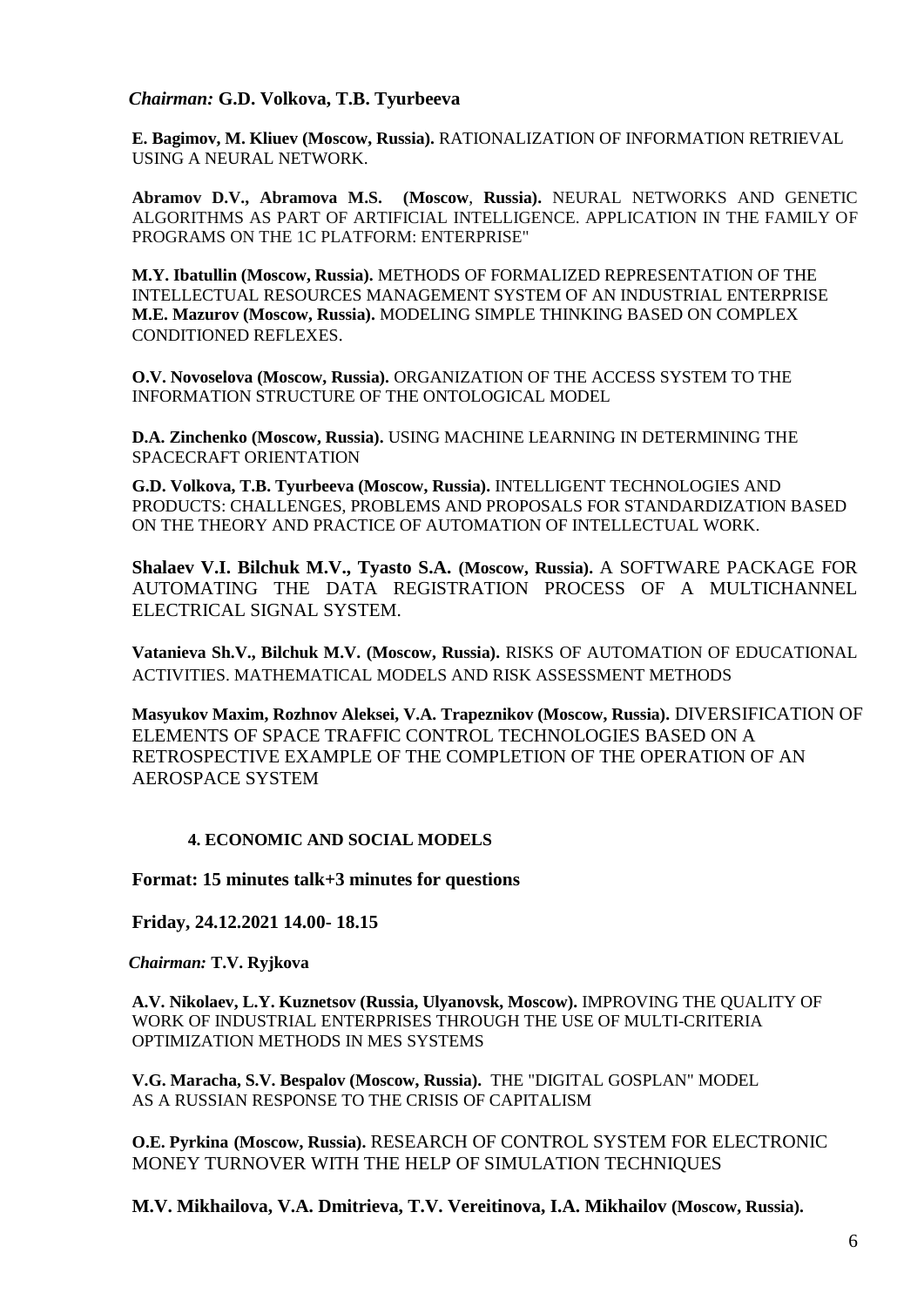REFLECTION OF STUDENTS' PREFERENCES IN THE PROCESS OF FORMATION OF DEVELOPING TECHNOLOGIES OF ONLINE EDUCATION

**T.V. Ryzhkova, T.Y. Makhina (Moscow, Russia).** PROJECT TECHNOLOGIES OF TEACHING AT AN ECONOMIC UNIVERSITY ON THE EXAMPLE OF TIME SERIES ANALYSIS

**I.A. Korzun, V.I. Shupranova (Moscow, Russia).** GENERATION OF SYNTHETIC DATA FOR FRAUD DETECTION USING GAN

#### **BREAK 15 min**

**O.V. Stikhova (Moscow, Russia).** MATHEMATICAL CALIBRATING AND SIMULATING FUNCTIONS IN INDUSTRIAL COMPANIES APPLICATION

**E.YU. SHCHETININ (Moscow, Russia).** AUTOMATED DETECTION OF COVID-19 CORONOVIRUS INFECTION BASED ON ANALYSIS OF CHEST X-RAY IMAGES WITH DEEP LEARNING MODELS

**E.YU. SHCHETININ (Moscow, Russia).** ON DEEP TRANSFER LEARNING METHODS IN CLASSIFICATION OF BIOMEDICAL IMAGES

**Kuznetsova N. M., Karlova T.V.** (**Moscow, Russia).** AUTOMATION OF INFORMATION SECURITY OF COMMUNICATIONS IN THE DEVELOPMENT OF A COMMON SOFTWARE PRODUCT BY CO-EXECUTORS

**E.P. Mitrofanov, A.G. Kulagina, T.V. Antipova (Cheboksary, Moscow, Russia).**  FORMATION OF A MODEL FOR DIAGNOSING THE LEVEL OF FINANCIAL ACTIVITY OF REGIONAL ORGANIZATIONS

**Nikolskaya V.A., Koshkina G.V., Koshkina K.E. (Tver).** FEATURES OF THE APPROACH TO PERSONNEL EVALUATION IN THE ORGANIZATION MANAGEMENT SYSTEM IN THE FIELD OF SMALL BUSINESS

**D. M. Silantyev** (**Moscow, Russia).** THE THEORY OF CATASTROPHES IN CLIOLOGY (PSYCHOHISTORY)

### **18.15. END OF THE THIRD DAY OF THE CONFERENCE**

#### **1. MATHEMATICAL MODELING METHODS AND APPLICATIONS**

**Format: 15 minutes talk+3 minutes for questions Thursday, 23.12.2021 10.00- 14.00**

 *Chairman:* **O.E. Yaremko**

 **A.V. Shatrov (Russia, Kirov**). USING OF PADÉ APPROXIMANTS TO BOUNDARY LAYER PROBLEMS **M.A. Trapeznikova, A.G. Garibyan, N.G. Churbanova, A.A. Chechina (Moscow, Russia).** SOFTWARE ENVIRONMENT FOR MODELING AND VISUALIZATION OF ROAD TRAFFIC FLOWS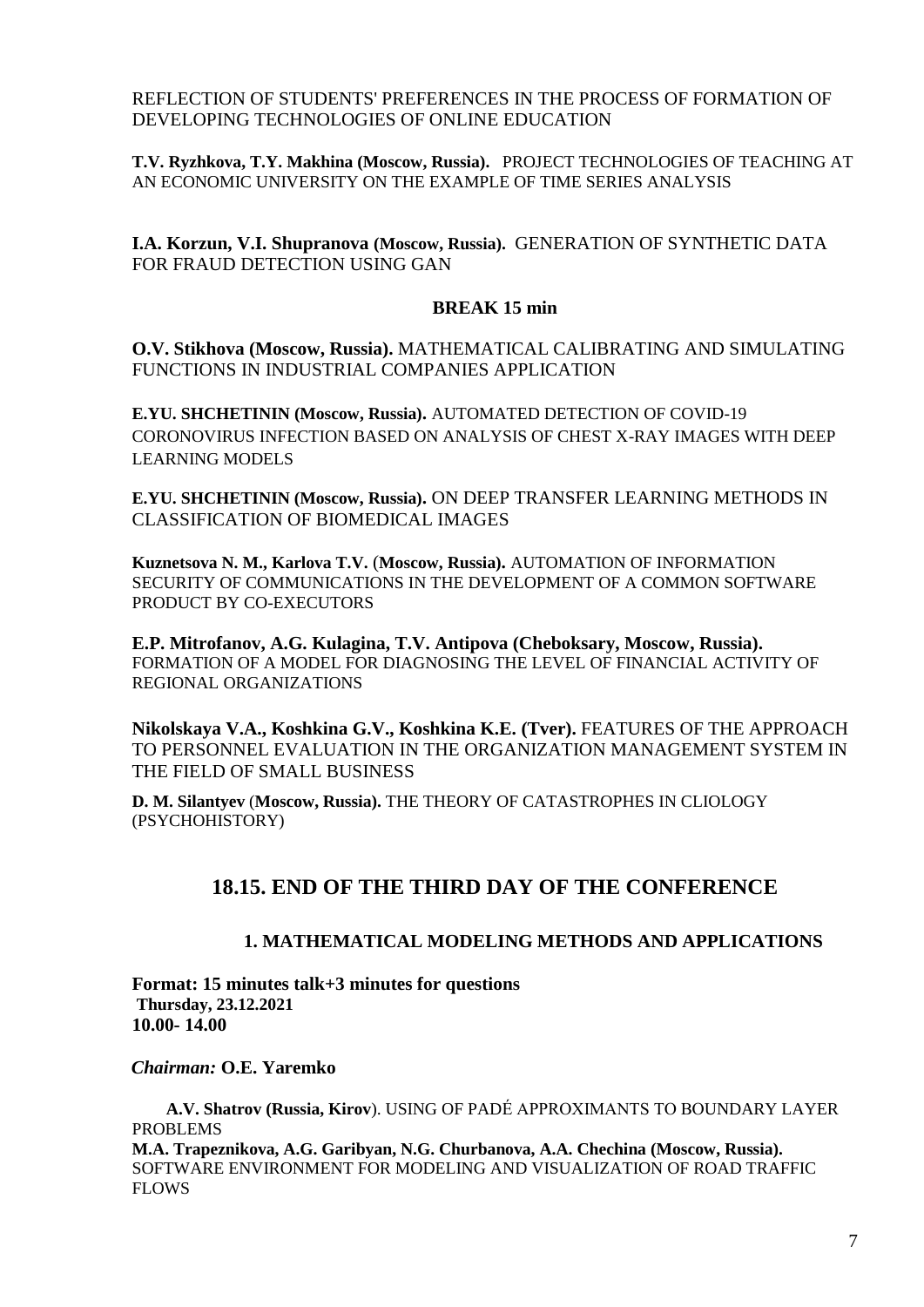**A. A. Sadkov, V. N. Popov (Arkhangelsk, Russia).** SEARCH FOR A STABLE STATE OF A CONTINUOUS MEDIUM WITH A NON-LOCAL INTERACTION DEPENDING ON THE INTERACTION POTENTIAL

**N.A. Stukalova, M.A. Smirnova, G.V. Koshkina, A.A. Gusarov, L.V. Semiletova (Tver, Russia).**  MODELING OF EMERGENCY SITUATIONS

**S.T. Belyakin (Moscow, Russia**). IMPLEMENTATION OF THE CHIRALITY METHOD IN ACTIVE AND INACTIVE NEURAL NETWORKS

**O.N. Shablovsky (Belarus).** NONLINEAR WAVES IN A SPATIALLY NONLOCAL MEDIUM.

**L.Yu. Kuznetsov (Moscow, Russia).** DEVELOPMENT OF A MODEL FOR SOLVING THE PROBLEM OF EQUALIZATION OF EQUIPMENT LOADING BASED ON THE MULTI-CRITERIA OPTIMIZATION METHOD

#### **BREAK**

**A.S. Gusev, S.A. Starodubtseva, V.A. Eremyants (Moscow, Russia).** ON THE CALCULATION OF THE RELIABILITY OF THIN-WALLED SHELLS UNDER RANDOM INFLUENCES

**A.D. Sinyk, A.A. Tarasov (Saint-Petersburg, Russia).** EFFICIENCY OF SEPARATE TRANSMISSION OF THE INFORMATION BLOCK AND THE BLOCK OF VERIFICATION SYMBOLS OF THE CODE WORD OF THE NOISE-RESISTANT CODE

**V.V. Cherkasova (Orel, Russia).** DEVELOPMENT OF A MATHEMATICAL MODEL OF MOTION OF AN EQUIPPED SPHERE ON A SURFACE IN EUCLIDEAN SPACE USING CURVILINEAR MULTIPLICATIVE INTEGRAL

**N.G. Churbanov , M.A. Trapeznikova , A.G. Churbanov, V.V. Yemets** (**(Moscow, Russia).** MODELING OF FLOW IN AN ARRAY OF CYLINDERS USING A QUASI-GAS-DYNAMIC SYSTEM OF EQUATIONS

**N.N. Karabutov (Moscow, Russia).** ON THE EVALUATION OF THE STRUCTURAL IDENTIFIABILITY OF NONLINEAR SYSTEMS WITH FEEDBACK

**O.E. Iaremko, N.N. Iaremko (Moscow, Russia).** LAPLACE AND MELLIN INTEGRAL TRANSFORMS MIX AND THEIR APPLICATIONS

#### **2. MODELING OF PHYSICAL AND CHEMICAL PROCESSES**

 **Format: 15 minutes talk+2 minutes for questions**

 **Thursday, 23.12.2021, 9.30 – 14.45, 24. 12. 2021, 14.00- 17.00**

 *Chairman:* **E.M. Krasikova, O.B. Nadykto (24.12)**

#### **9.30 – 14.45**

**E.V. Zavitaev, T.E. Simonova, A.I. Utkin (Russia, Mytishchi).** THE INFLUENCE OF KINETIC EFFECTS ON THE INTERACTION OF AN H-WAVE WITH A THIN METAL LAYER IN THE CASE OF THE DEPENDENCE OF THE ELECTRON SPECULARITY COEFFICIENTS ON THE METAL SURFACE ON THE ANGLE OF INCIDENCE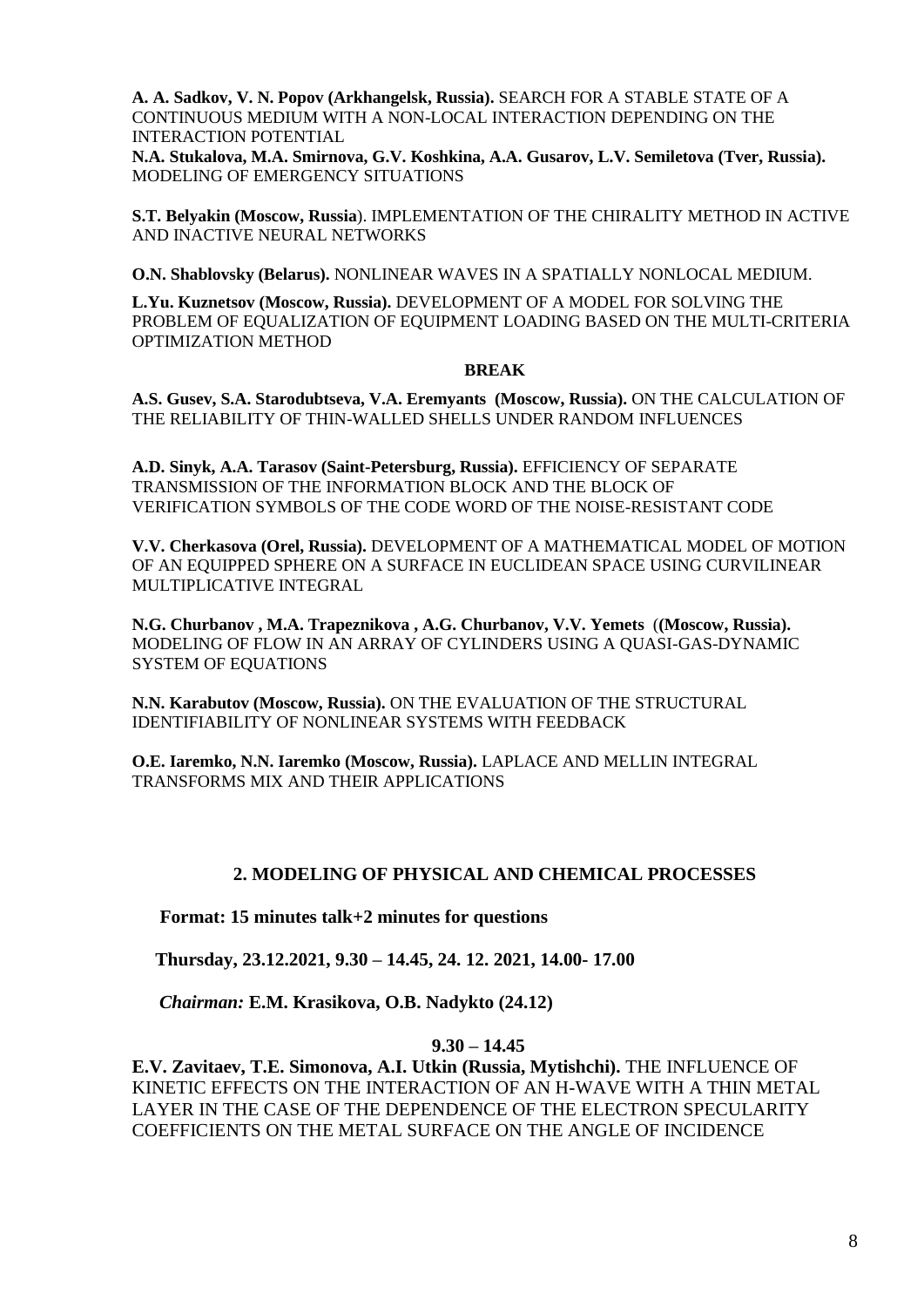**E.V. Zavitaev , O.V. Rusakov , K.E. Kharitonov (Mytishchi, Orekhovo-Zuyevo, Russia).** COMPARISON OF THE RESULTS OF THE CALCULATION OF MAGNETIC INDUCTION INSIDE A THIN CYLINDRICAL METAL WIRE WITH EXPERIMENTAL DATA

**E.N. Sosenushkin, O.K. Ivanova, E.A. Yanovskaya, Yu.A. Vinogradova, T. A. Kinzhaev (Moscow, Russia).** MATHEMATICAL MODELING OF HEAT EXCHANGE PROCESSES OF SOLIDS

**E.N. Sosenushkin, V. A. Kadymov, E.A. Yanovskaya (Moscow, Russia).** ON THE QUESTION OF SOLVING THE L. PRANDTL PROBLEM IN RELATION TO A RECTANGULAR FLANGE WITH STIFFENERS

**Nazarenko E.S., Korobov N.A., Nazarenko K.M., Markov P.N., Nadykto A.B., Uvarova L.A. (Moscow, Russia).** STATISTICAL ANALYSIS OF CONFORMATIONAL SEARCH PERFORMANCE.

**D.S. Klyuev, A.M. Neshcheret, O.V. Osipov, A.A. Potapov (Samara, Moscow, Russia, Guangzhou, China).** CALCULATION OF CHARACTERISTICS OF MULTILAYER PLANAR CHIRAL METAMATERIALS BASED ON MATRIX METHODS. **M.V. Masyukov (Balashikha, Russia).** PROCESSING OF DATA OBTAINED DURING EXPERIMENTAL STUDIES OF THE GORENJE PROCESS, USING THE "HARDWARE-IN-THE-LOOP".

**Alekic N.B., Alekic B.N., Uvarova L.A (Serbia, Russia).** THERMAL NONLINEARITY IN LASER BEAM PROPAGATION IN NANOSUSPENSIONS.

#### **BREAK 15 min**

**E.A. Neznanova, E.M. Krasikova (Moscow, Russia).** MATHEMATICAL MODELING OF THE EFFECT OF ELECTROMAGNETIC RADIATION ON NANO- AND BIOSYSTEMS

**L. L. Ogorodnikov, I.V. Kolokolov (Moscow, Chernogolovka, Russia).** DYNAMICS OF MAGNETIC FIELDS IN A QUASI-TWO-DIMENSIONAL VORTEX FLUID FLOW

**L. L. Ogorodnikov, S. S. Vergeles (Moscow, Russia). S**TUDY OF CORRELATION PROPERTIES OF A THREE-DIMENSIONAL COHERENT VORTEX

**O.V. Hermider, V.N. Popov (Arkhangelsk, Russia).** CALCULATION OF THE POISEUILLE NUMBER IN THE ANNULAR CHANNEL TAKING INTO ACCOUNT CROSS-EFFECTS

**I.V. Ivanov, O.K. Ivanov (Kaluga, Moscow, Russia).** MATHEMATICAL MODELING OF ADSORPTION ISOTHERMS IN POLYMER IONITES

**N.V. Averin, A.S. Asaev, M.B. Klyuev, A.A. Kutin, N.N. Tatarnikov (Ryazan, Moscow, Russia).** RESEARCH OF THE INFLUENCE OF THE CURRENT STRENGTH ON THE VOLUMETRIC ELECTROEROSIVE TREATMENT OF CARBON-CARBON COMPOSITE SHUNK C226/2 P77.

**Koshkina K.E., Nikitin S.A., Fomina E.E., Koshkina G.V. ( Tver, Russia).** NEURAL NETWORK METHODS OF SIGNAL PROCESSING IN RADAR.

**V.L.Malyshev (Belarus).** KINETICS OF HIGH-TEMPERATURE EVAPORATION OF LIQUIDS IN THE SYSTEM OF TRANSVERSE CHANNELS

#### *Chairman:* **O.B. Nadykto**

**O.B. Nadykto (Moscow, Russia).** CALCULATIONS OF PRESSURE OF HYDROGEN PLASMA BASED ON STATISTICAL SUM